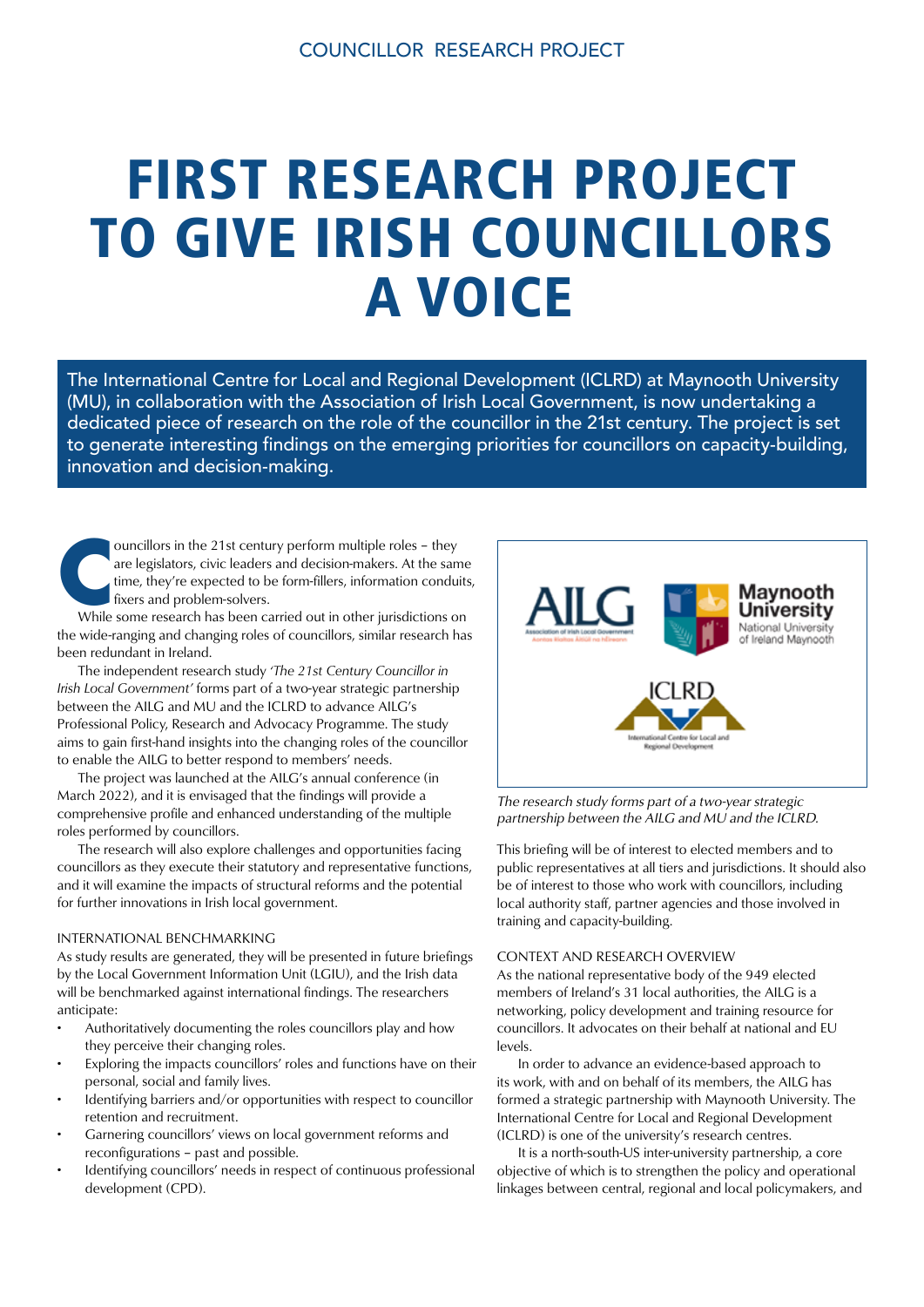# COUNCILLOR RESEARCH PROJECT



Councillors are legislators, civic leaders and decision-makers, while at the same time, they're expected to be form-fillers, information conduits, fixers and problem-solvers.

among officials and practitioners, involved in spatial planning and social and economic development across the island of Ireland.

 The ICLRD is undertaking this independent study on the 'role of the councillor in the 21st century' under the aegis of Maynooth University. This research envisages an extensive and scoping study among councillors and enables them to reflect on their experiences of what it means to be an elected councillor.

 It invites them to offer recommendations on how they can best serve citizens and communities and optimise their roles in contemporary local government. The study will provide insights into why councillors' roles are changing, putting forward recommendations as to how councillors can be better supported in optimising the multiple roles they perform.

 Following the completion of the questionnaire, MU researchers Caroline Creamer, Dr Brendan O'Keeffe and Prof Brian Donnellan will conduct interviews and convene focus groups with a sample of councillors and other key informants. The research findings will inform AILG's work programme for the coming years, including its roll-out of training and capacity-building actions.

RESEARCH PROVENANCE AND OBJECTIVES In 2018, researchers at the University of Birmingham

published two seminal studies: The 21st Century Councillor and the 21st Century Public Servant. These qualitative studies effectively illustrated the roles councillors and officials play in public policy, and they documented the ways in which roles are constantly evolving.

 Several councillors participated in the in-depth interviews, and these generated rich datasets that captured the many hats worn by councillors to fulfil their representative and legislative roles.

 The study documented how councillors perceive themselves and how their electors, among others, perceive them; highlighting many of the challenges faced by councillors in achieving an appropriate work-life balance.

This study and other research have identified barriers and

opportunities associated with retaining councillors, recruiting new blood and promoting more diversity in council chambers.

 Councillors in Ireland identify with messages from the University of Birmingham research and other studies.

 Consequently, they have advocated, through AILG, for an Ireland-specific survey of their membership to gauge councillors' experiences, perceptions and recommendations in respect of optimising and enhancing the roles they play.

 This study aims respond by generating an authoritative dataset of councillors' views. A core objective of the research is to give a voice to councillors – it is not just about councillors; but rather it has been devised and conducted with their assistance.



As the national representative body of the 949 elected members of Ireland's 31 local authorities, the AILG is a networking, policy development and training resource for councillors.